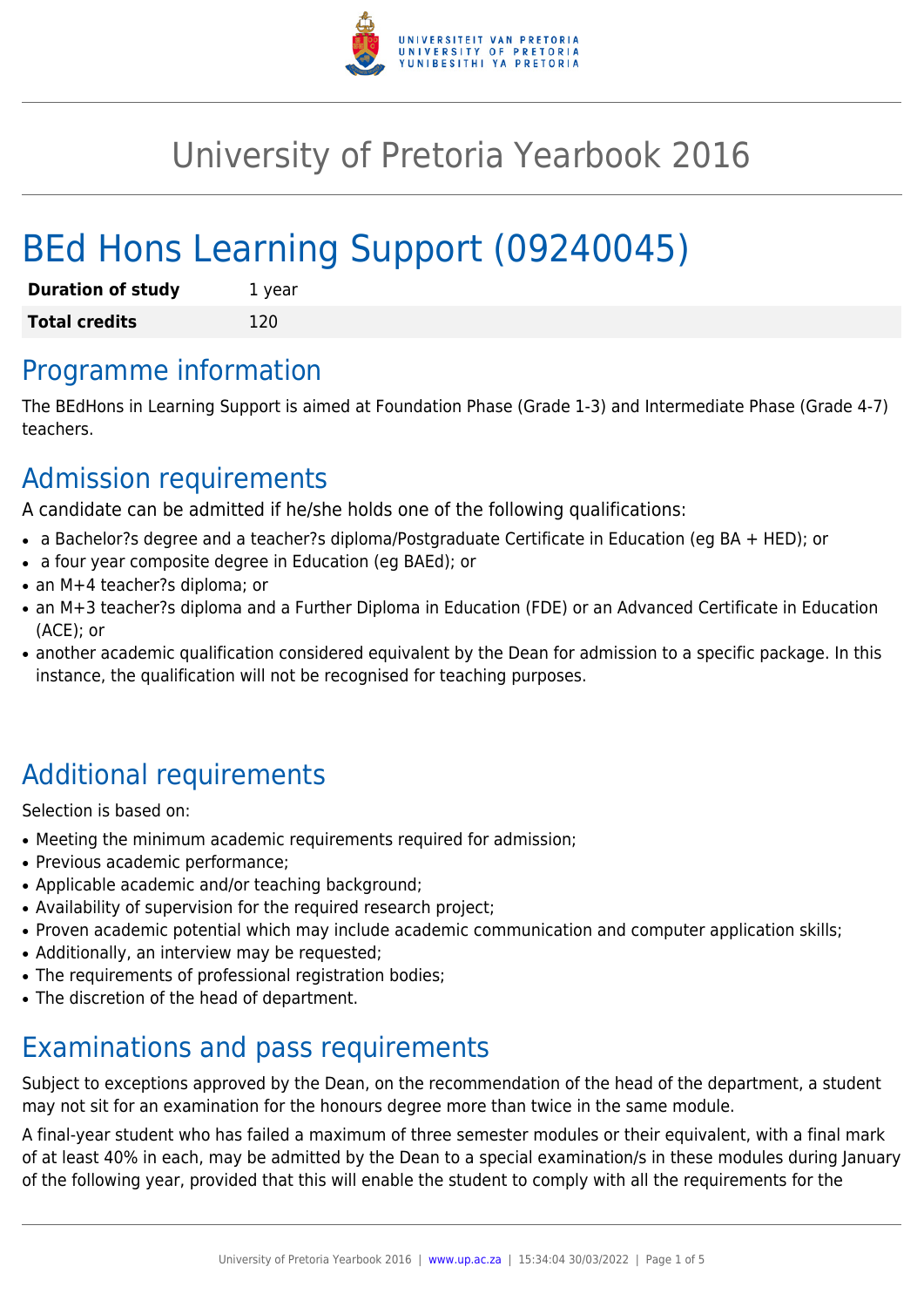

degree.

# Research information

A research project is compulsory and must be handed in for examination, as prescribed by the particular department.

# Pass with distinction

The degree is conferred with distinction on a student who has obtained an average of at least 75%, with a minimum of 70% in each module.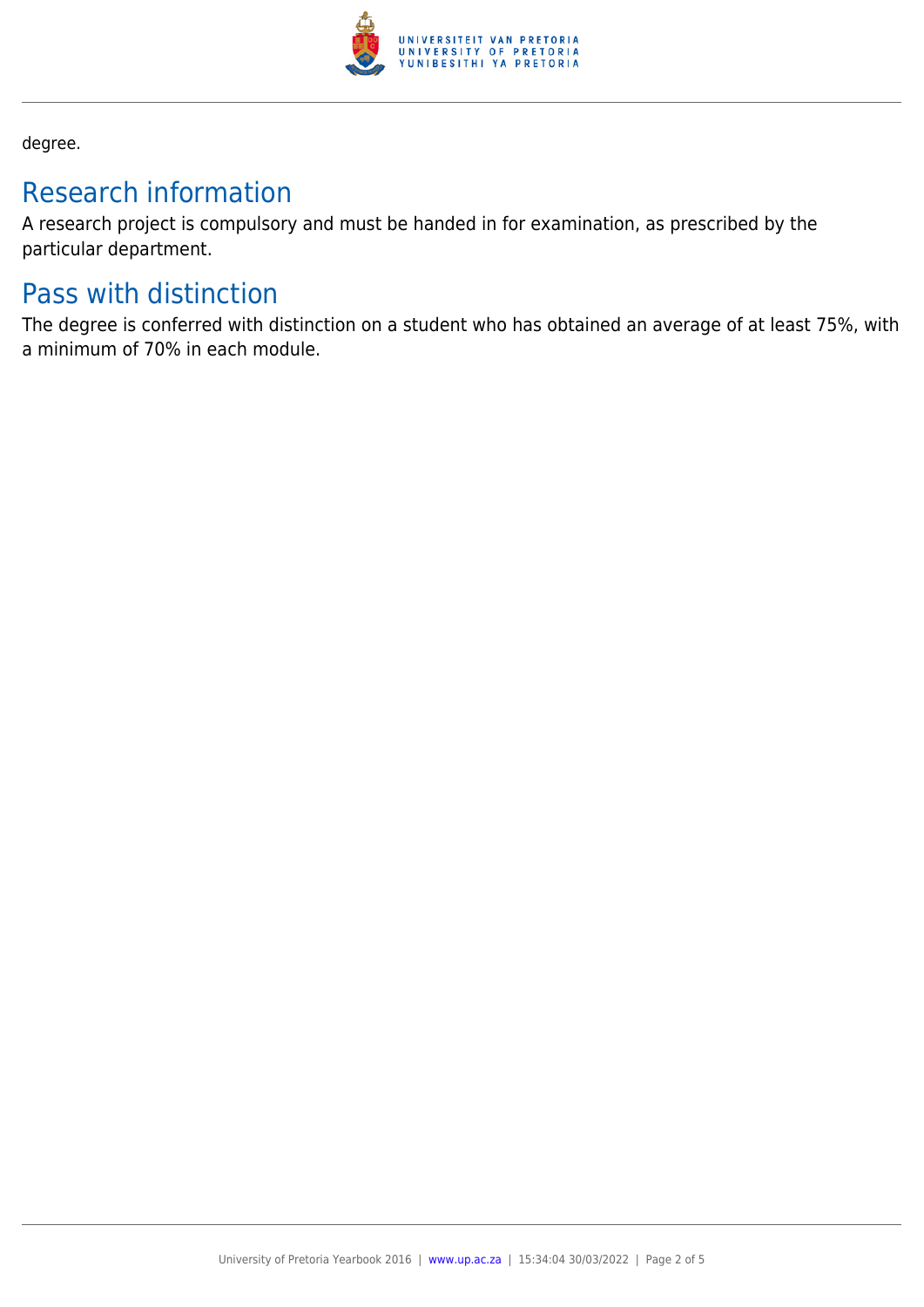

# Curriculum: Final year

**Minimum credits: 128**

# **Fundamental modules**

### **Research report 780 (LSG 780)**

| <b>Module credits</b>         | 16.00                     |
|-------------------------------|---------------------------|
| <b>Prerequisites</b>          | No prerequisites.         |
| Language of tuition           | Double Medium             |
| <b>Academic organisation</b>  | Early Childhood Education |
| <b>Period of presentation</b> | Semester 2                |

#### **Module content**

Research project of limited scope. Application of quantitative and/or qualitative research methods. Writing a research report and presenting a research paper in a team.

### **Research proposal 755 (NMQ 755)**

| <b>Module credits</b>         | 16.00                          |
|-------------------------------|--------------------------------|
| Language of tuition           | Both Afr and Eng               |
| <b>Academic organisation</b>  | <b>Education Dean's Office</b> |
| <b>Period of presentation</b> | Semester 1                     |

#### **Module content**

Guided literature research, formulation of a conceptual framework and development of a research proposal for a supervised research project of limited scope.

# **Core modules**

## **Curriculum development 710 (CDD 710)**

| <b>Module credits</b>         | 16.00                      |
|-------------------------------|----------------------------|
| <b>Prerequisites</b>          | No prerequisites.          |
| Language of tuition           | Double Medium              |
| <b>Academic organisation</b>  | Science, Maths + Techno Ed |
| <b>Period of presentation</b> | Semester 1 or Semester 2   |

### **Module content**

Principles and foundations of curriculum/programme design and development. International and national models and trends in curriculum/programme development. Principles of outcomes-based programming in the SAQA context. Curriculum development models and instruments in action. Situation and task analysis needs assessment. Development. Dissemination. Implementation as a change process. Assessment and evaluation.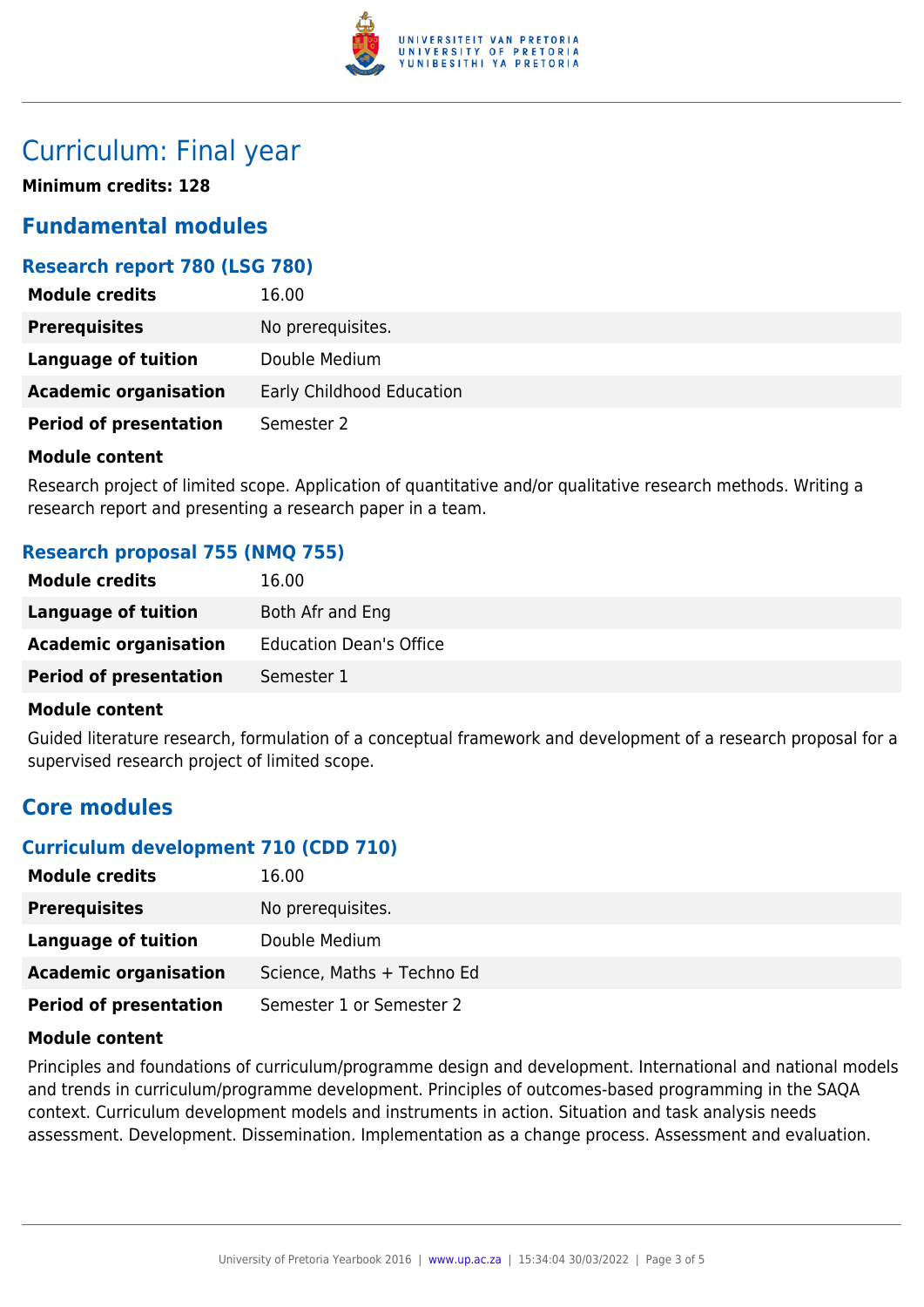

### **Identification and assessment of learners' needs 720 (ILN 720)**

| <b>Module credits</b>         | 16.00                     |
|-------------------------------|---------------------------|
| <b>Prerequisites</b>          | No prerequisites.         |
| Language of tuition           | Both Afr and Eng          |
| <b>Academic organisation</b>  | Early Childhood Education |
| <b>Period of presentation</b> | Semester 2                |

#### **Module content**

The NCS document; curriculum modification; alternative assessment procedures; multi-level teaching; designing a multi-level lesson; assessment for school readiness and foundation phase.

| <b>Learning support 710 (LSG 710)</b> |  |  |
|---------------------------------------|--|--|
|                                       |  |  |

| <b>Module credits</b>         | 16.00                     |
|-------------------------------|---------------------------|
| <b>Prerequisites</b>          | No prerequisites.         |
| Language of tuition           | Double Medium             |
| <b>Academic organisation</b>  | Early Childhood Education |
| <b>Period of presentation</b> | Semester 1                |

### **Module content**

The neurological interpretation and processing of the reading process in the brain; the impact of perception (motor, visual and auditory) on the integrated learning process; learning support strategies (sound and word recognition); reading habits, extension of eye span and reading speed; reading motivation. A practical learning support model which focuses on assessment as well as devising a supporting programme to cater for individual needs.

## **Early intervention in numeracy and literacy 730 (JGS 730)**

| <b>Module credits</b>         | 16.00                     |
|-------------------------------|---------------------------|
| <b>Prerequisites</b>          | No prerequisites.         |
| <b>Contact time</b>           | 1 lecture per week        |
| <b>Language of tuition</b>    | Double Medium             |
| <b>Academic organisation</b>  | Early Childhood Education |
| <b>Period of presentation</b> | Semester 1 or Semester 2  |

#### **Module content**

This module will equip students with theoretical knowledge and practical skills in dealing with numeracy and literacy in Early Childhood Education and Foundation Phase. It is inquiry-based and takes on a critical stance on issues raised globally and nationally on the mediation and facilitation of literacy and numeracy in the Foundation Phase classroom. Students will be able to assist learners in the acquisition of mathematical and literacy concepts, skills and processes